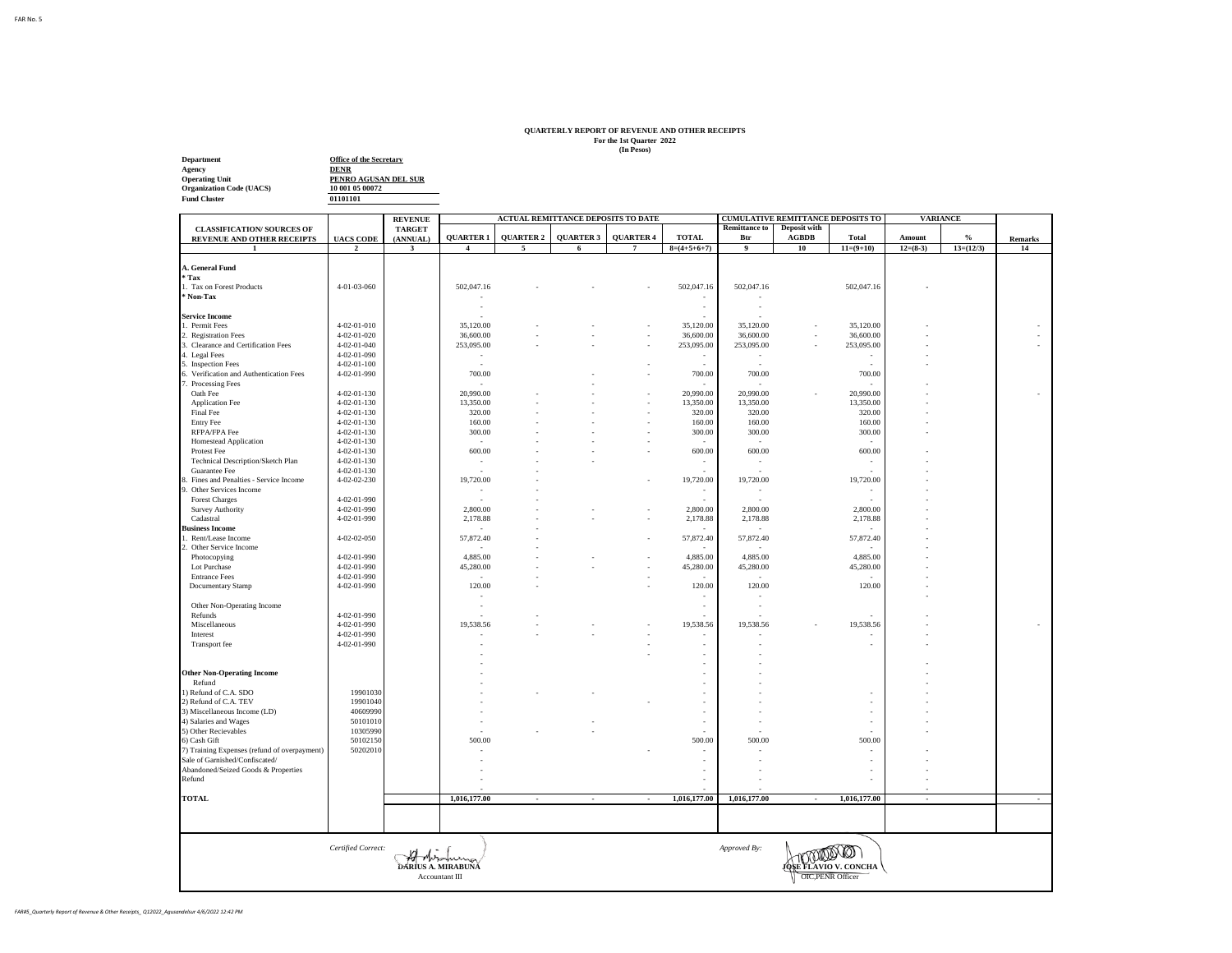## **QUARTERLY REPORT OF REVENUE AND OTHER RECEIPTS For the 1st Quarter 2022 (In Pesos)**

| Department                      | <b>Office of the Secretary</b> |  |  |  |  |  |  |
|---------------------------------|--------------------------------|--|--|--|--|--|--|
| Agency                          | <b>DENR</b>                    |  |  |  |  |  |  |
| <b>Operating Unit</b>           | PENRO AGUSAN DEL SUR           |  |  |  |  |  |  |
| <b>Organization Code (UACS)</b> | 10 001 05 00072                |  |  |  |  |  |  |
| <b>Fund Cluster</b>             | 05206457                       |  |  |  |  |  |  |

|                                                   |                     | <b>REVENUE</b>            | <b>ACTUAL REMITTANCE DEPOSITS TO DATE</b> |                          |                  |                  |                |                          |                   | <b>CUMULATIVE REMITTANCE DEPOSITS TO</b> | <b>VARIANCE</b>          |             |                |
|---------------------------------------------------|---------------------|---------------------------|-------------------------------------------|--------------------------|------------------|------------------|----------------|--------------------------|-------------------|------------------------------------------|--------------------------|-------------|----------------|
| <b>CLASSIFICATION/ SOURCES OF</b>                 |                     | <b>TARGET</b>             |                                           |                          |                  |                  |                | <b>Remittance to</b>     | Deposit with      |                                          |                          |             |                |
| <b>REVENUE AND OTHER RECEIPTS</b>                 | <b>UACS CODE</b>    | (ANNUAL)                  | <b>QUARTER 1</b>                          | <b>QUARTER 2</b>         | <b>QUARTER 3</b> | <b>QUARTER 4</b> | <b>TOTAL</b>   | Btr                      | <b>AGBDB</b>      | <b>Total</b>                             | Amount                   | $\%$        | <b>Remarks</b> |
|                                                   | $\overline{2}$      | 3                         |                                           |                          | -6               |                  | $8=(4+5+6+7)$  | 9                        | 10                | $11=(9+10)$                              | $12=(8-3)$               | $13=(12/3)$ | 14             |
| <b>Off-Budget Accounts - Retained Income</b>      |                     |                           |                                           |                          |                  |                  |                |                          |                   |                                          |                          |             |                |
| 05206457 - PASu-AMWS                              |                     |                           |                                           |                          |                  |                  |                |                          |                   |                                          |                          |             |                |
| . Other Service Income                            |                     |                           | $\sim$                                    |                          |                  |                  |                |                          |                   |                                          |                          |             |                |
| <b>Entrance Fees</b>                              | $4 - 02 - 01 - 990$ |                           | 1,200.00                                  | $\sim$                   |                  |                  | 1,200.00       |                          | 1,200.00          | 1,200.00                                 |                          |             |                |
| Use of PA Facilities Fees                         | 4-02-01-990         |                           | 3,750.00                                  | $\sim$                   |                  | $\sim$           | 3,750.00       |                          | 3,750.00          | 3,750.00                                 |                          |             |                |
| Fees for commercial documentation and             |                     |                           |                                           |                          |                  |                  |                |                          |                   |                                          |                          |             |                |
| photography                                       | 4-02-01-990         |                           | 1,500.00                                  | $\overline{\phantom{a}}$ |                  | $\sim$           | 1,500.00       |                          | 1,500.00          | 1,500.00                                 |                          |             |                |
| Certificate of Wildlife Registration fees for the |                     |                           |                                           |                          |                  |                  |                |                          |                   |                                          |                          |             |                |
| following endemic Indigenous and exotic           | 4-02-01-040         |                           |                                           |                          |                  |                  |                |                          |                   |                                          |                          |             |                |
| species                                           |                     |                           |                                           | $\sim$                   |                  | $\overline{a}$   | $\overline{a}$ |                          |                   |                                          |                          |             |                |
| D. Custodial Fund (formerly 101-184,187           |                     |                           |                                           |                          |                  |                  |                |                          |                   |                                          |                          |             |                |
| <b>TOTAL</b>                                      |                     |                           | 6,450.00                                  | $\sim$                   |                  | $\cdot$          | 6,450.00       | $\overline{\phantom{a}}$ | 6,450.00          | 6,450.00                                 | $\overline{\phantom{a}}$ | ٠           |                |
|                                                   |                     |                           |                                           |                          |                  |                  |                |                          |                   |                                          |                          |             |                |
|                                                   |                     |                           |                                           |                          |                  |                  |                |                          |                   |                                          |                          |             |                |
|                                                   | Certified Correct:  |                           | Woming                                    |                          |                  |                  |                | Approved By:             |                   |                                          |                          |             |                |
|                                                   |                     | <b>DARIUS A. MIRABUNA</b> |                                           |                          |                  |                  |                |                          |                   | JØSE FLAVIO V. CONCHA                    |                          |             |                |
| Accountant III                                    |                     |                           |                                           |                          |                  |                  |                |                          | OIC, PENR Officer |                                          |                          |             |                |
|                                                   |                     |                           |                                           |                          |                  |                  |                |                          |                   |                                          |                          |             |                |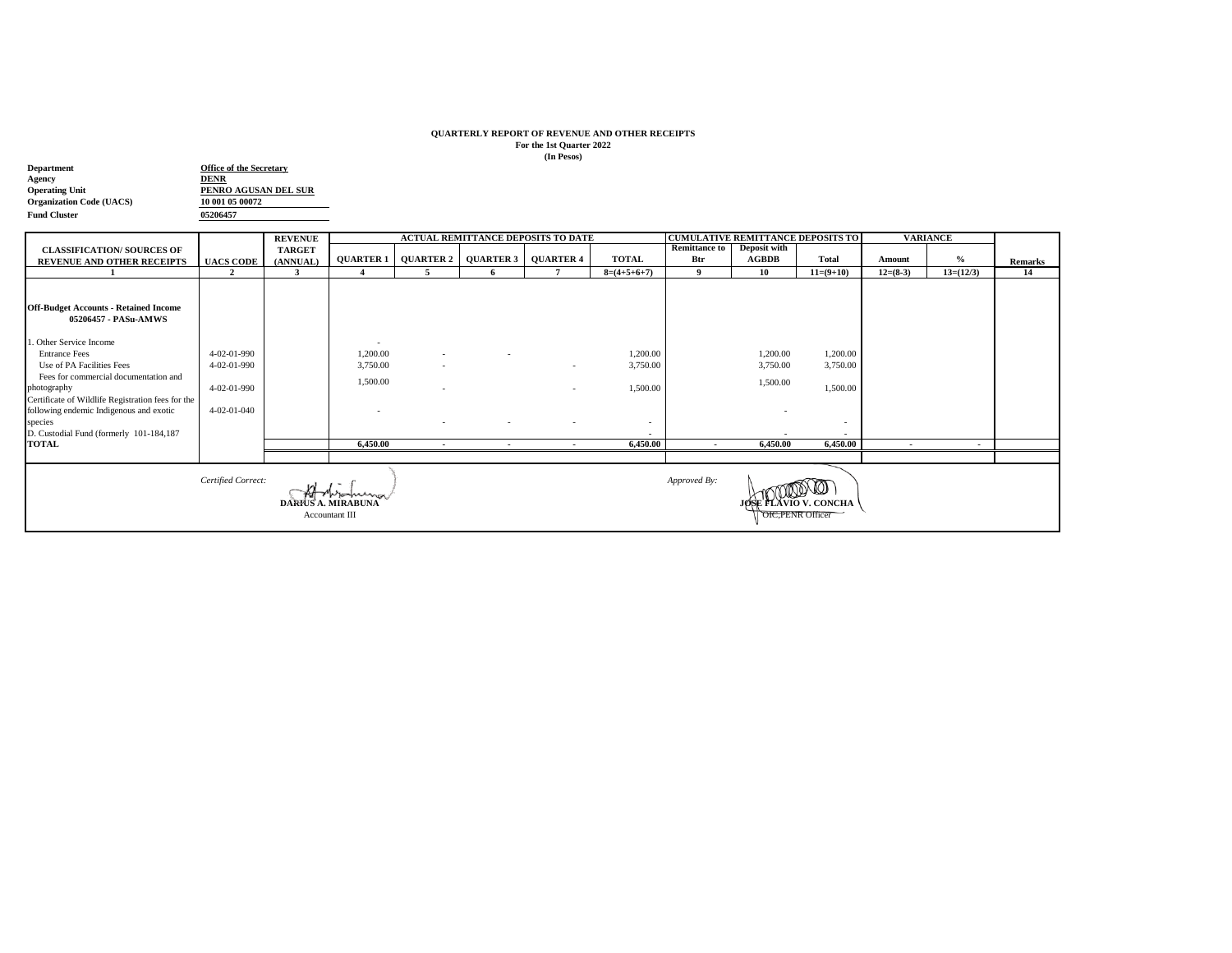## **QUARTERLY REPORT OF REVENUE AND OTHER RECEIPTS For the 1st Quarter 2022 (In Pesos)**

| <b>Department</b>               | <b>Office of the Secretary</b> |  |  |  |  |  |  |
|---------------------------------|--------------------------------|--|--|--|--|--|--|
| Agency                          | <b>DENR</b>                    |  |  |  |  |  |  |
| <b>Operating Unit</b>           | PENRO AGUSAN DEL SUR           |  |  |  |  |  |  |
| <b>Organization Code (UACS)</b> | 10 001 05 00072                |  |  |  |  |  |  |
| <b>Fund Cluster</b>             | 03104334                       |  |  |  |  |  |  |

 $\mathcal{L}(\mathcal{L})$ 

|                                                                                                                                           |                            | <b>REVENUE</b> |                                                      |                  | <b>ACTUAL REMITTANCE DEPOSITS TO DATE</b> |                              |                    | <b>CUMULATIVE REMITTANCE DEPOSITS TO</b> |              |                          | <b>VARIANCE</b> |             |                |
|-------------------------------------------------------------------------------------------------------------------------------------------|----------------------------|----------------|------------------------------------------------------|------------------|-------------------------------------------|------------------------------|--------------------|------------------------------------------|--------------|--------------------------|-----------------|-------------|----------------|
| <b>CLASSIFICATION/ SOURCES OF</b>                                                                                                         |                            | <b>TARGET</b>  |                                                      |                  |                                           |                              |                    | <b>Remittance to</b>                     | Deposit with |                          |                 |             |                |
| <b>REVENUE AND OTHER RECEIPTS</b>                                                                                                         | <b>UACS CODE</b>           | (ANNUAL)       | <b>QUARTER 1</b>                                     | <b>QUARTER 2</b> |                                           | <b>QUARTER 3   QUARTER 4</b> | <b>TOTAL</b>       | Btr                                      | <b>AGBDB</b> | Total                    | Amount          | $\%$        | <b>Remarks</b> |
|                                                                                                                                           | $\mathfrak{D}$             | 3              |                                                      | 5                | -6                                        |                              | $8=(4+5+6+7)$      | $\mathbf{Q}$                             | 10           | $11=(9+10)$              | $12=(8-3)$      | $13=(12/3)$ | 14             |
|                                                                                                                                           |                            |                |                                                      |                  |                                           |                              |                    |                                          |              |                          |                 |             |                |
| <b>Special Account in the General Fund</b><br>03104334 - PASu-AMWS                                                                        |                            |                |                                                      |                  |                                           |                              |                    |                                          |              |                          |                 |             |                |
| . Other Service Income                                                                                                                    |                            |                | $\overline{\phantom{a}}$                             |                  |                                           |                              |                    |                                          |              |                          |                 |             |                |
| <b>Entrance Fees</b><br>Use of PA Facilities Fees                                                                                         | 4-02-01-990<br>4-02-01-990 |                | 400.00<br>1,250.00                                   | $\sim$<br>$\sim$ |                                           |                              | 400.00<br>1,250.00 | 400.00<br>1,250.00                       |              | 400.00<br>1,250.00       |                 |             |                |
| Fees for commercial documentation and<br>photography                                                                                      | 4-02-01-990                |                | 500.00                                               | $\sim$           |                                           | $\overline{a}$               | 500.00             | 500.00                                   |              | 500.00                   |                 |             |                |
| 2. Clearance & Certification Fee<br>3. Processing Fees                                                                                    | 4-02-01-040                |                | $\overline{\phantom{a}}$<br>$\overline{\phantom{a}}$ |                  |                                           | $\sim$                       | $\sim$             | $\sim$                                   |              | $\overline{\phantom{a}}$ |                 |             |                |
| Oath Fee                                                                                                                                  | $4 - 02 - 01 - 130$        |                | -                                                    |                  |                                           |                              |                    |                                          |              |                          |                 |             |                |
| <b>TOTAL</b>                                                                                                                              |                            |                | 2,150.00                                             | $\sim$           |                                           |                              | 2,150.00           | 2,150.00                                 | $\sim$       | 2,150.00                 |                 |             |                |
|                                                                                                                                           |                            |                |                                                      |                  | $\sim$                                    | $\sim$                       |                    |                                          |              |                          | $\sim$          |             |                |
| Certified Correct:<br>Approved By:<br>monuma<br>DARIUS A. MIRABUÑA<br><b>JØSE FLAVIO V. CONCHA</b><br>Accountant III<br>OIC, PENR Officer |                            |                |                                                      |                  |                                           |                              |                    |                                          |              |                          |                 |             |                |